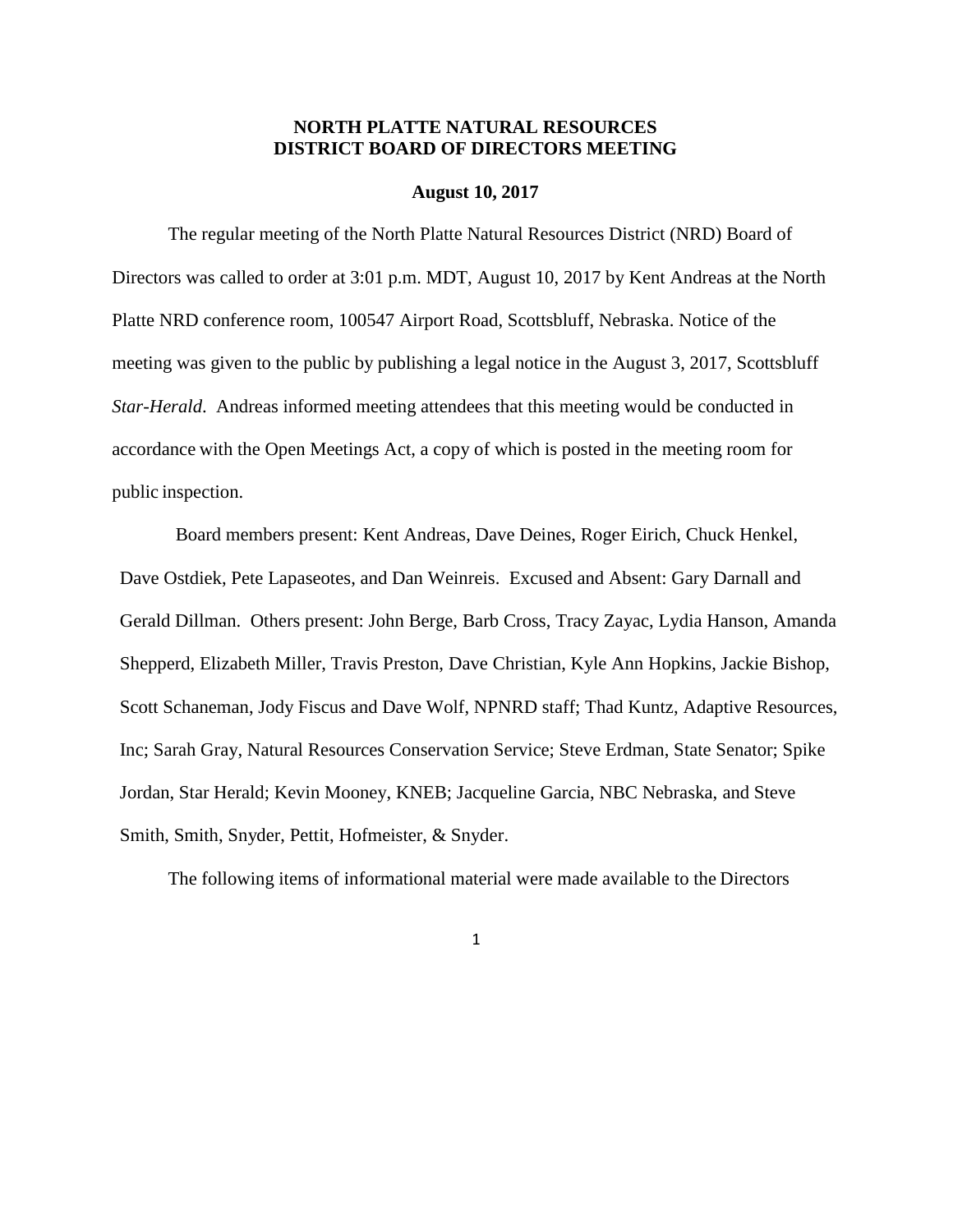electronically prior to the Board Meeting:

- 1. Meeting Notice
- 2. Agenda
- 3. Treasurer's Report (Preliminary)

The following items were provided to the Directors at the Board Meeting:

- 1. Agenda
- 2. Minutes, North Platte Natural Resources District Board of Directors Meeting, July 13, 2017.
- 3. Treasurer's Report
- 4. Manager's Report
- 5. Oregon Trail Community Foundation, Inc., Fund Agreement dated August 7, 2017.
- 6. Details for a Position with the Nebraska Conservation Direction, AmeriCorps Member with the NCEF Common Ground Program.
- 7. Minutes, North Platte Natural Resources District, Budget & Personnel Committee, July 20, 2017.
- 8. Budget Talking Points FY-2018
- 9. Minutes, North Platte Natural Resources District, Water Resources Committee Meeting, August 1, 2017.
- 10. Rule Changes-Staff Recommendations for FY-2018.
- 11. 2017 Lease Rates Table, Permanent Retirements Only, WRC recommended.
	- 2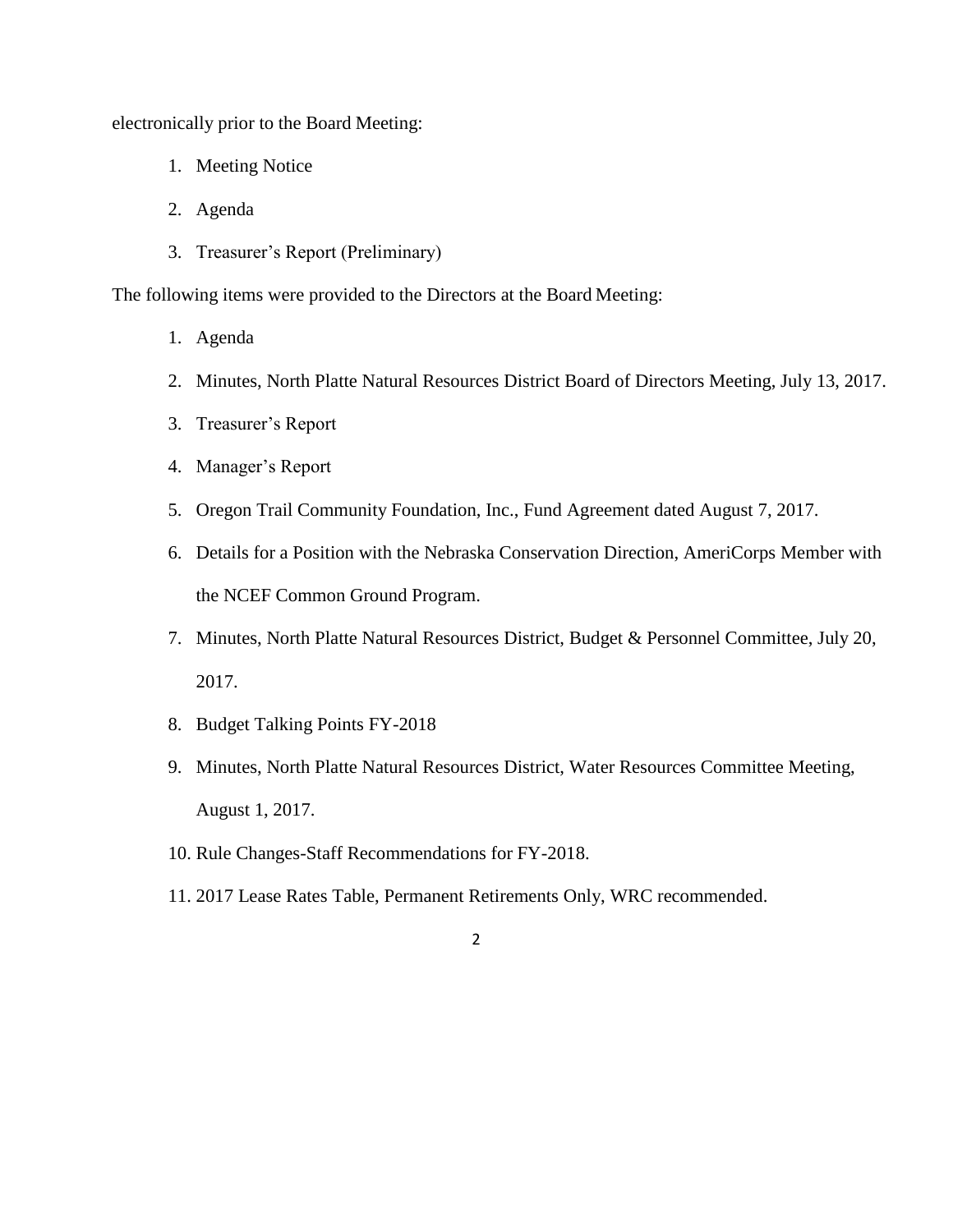- 12. Document Report from Scott Schaneman to the Water Resources Committee, dated July 28, 2017, regarding a request from Judy Beckmark to discuss the possibility of certifying the irrigated acres on her farm which is in Section 7 & 8 of T21N-R51W: 270 acres in Morrill County.
- 13. Morrill FFA Chapter's Farm Business Management Team Sponsorship from Morrill Public Schools, Agriculture Teacher & FFA Advisor Krystal Wilke Caudill.

## **3. Approval of Minutes of Previous Meetings**

The Board reviewed the minutes of the July 13, 2017, regular Board meeting. Moved by

Eirich, seconded by Henkel, to approve the minutes of the July 13, 2017, regular Board meeting.

## Motion passed.

Ayes: Andreas, Deines, Eirich, Henkel, Lapaseotes, Ostdiek, Weinreis

Nay: None

Abstain: None

Absent: Darnall, Dillman

## **4. Treasurer's Report and Accounts Payable**

Dave Ostdiek reviewed the Treasurer's report. Moved by Henkel, seconded by Weinreis, to

accept the Treasurer's report and pay the bills as listed. Motion passed.

Ayes: Andreas, Deines, Eirich, Henkel, Lapaseotes, Ostdiek, Weinreis

Nay: None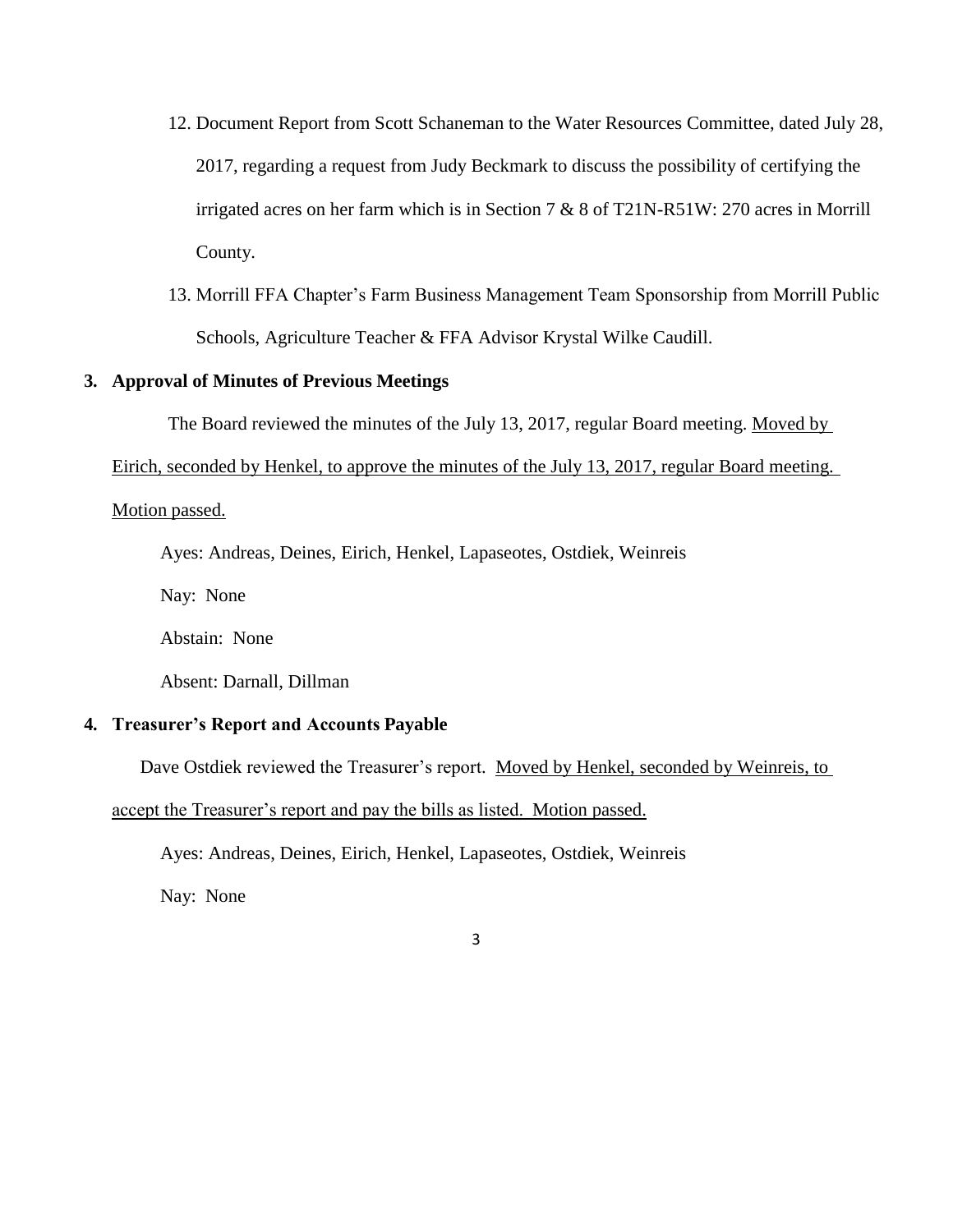Abstain: None

Absent: Darnall, Dillman

### **5. Comments from the Public**

No comments from the public.

#### **6. Manager's Report**

John Berge provided the manager's report. Job evaluations for the entire District are now complete. Every two weeks, Berge awards the Bronze Bull to those employees that have accomplished exemplary things in the previous two weeks. This informal recognition generally happens at staff meeting.

The District is in the final stages of completing the budget request. The Budget Committee has met its final time to send the request to the full board. Highlights of budget changes are in the board packet under tab 6a. If there are major changes in the coming month, staff will ask the Budget Committee to come back in to make necessary adjustments and refer those changes to the full board. In the very near future, the District will be providing harassment training to employees and Board members.

Barb Cross and Dave Christian will be attending a meeting on August 24 to determine our eligibility on reimbursement from NEMA for storm damage to our Harrisburg Water System. The Water Department is in the midst of making plans for this fall for flowmeter reads given the inclusion of the fully-appropriated area of the district to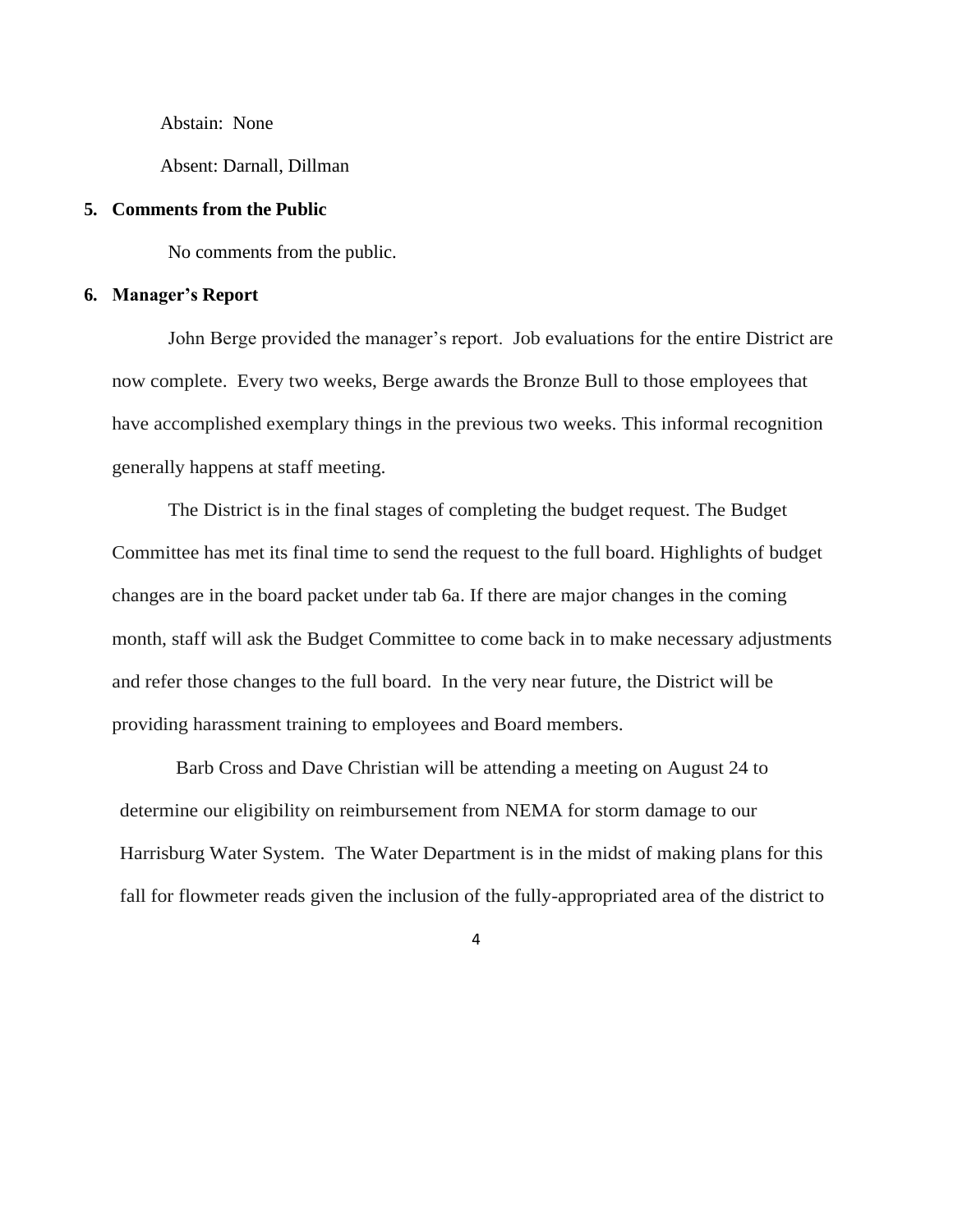ensure that we are able to get them read and quality checked in a timely fashion.

The NRD is working with Velosys to develop an app for mobile devices for monitoring of water use and weather information remotely. Great Plains McCrometer in Aurora will close by the end of 2017. Berge has been asked to join a working group including some policy makers and university officials on issues associated with LB 646 that was passed in the last Legislature. He will be meeting with those folks in late August in Lincoln. Berge also agreed to serve on the advisory panel for the USDA-NIFA Project, "Revitalizing Food Production Systems in the Missouri River Basin: An Environmental, Social, and Economic Approach to Water Management". The NPNRD is in the Missouri River drainage and is at the forefront in water management in the region. Staff is looking forward to working with this project that will include the University of Nebraska, Colorado State University and NIFA. Berge is working with Bijesh Maharjan from PREC on a nitrate project in our NRD. The District may have additional funds available through PBC for the next fiscal year.

Berge will be participating in Water Leaders Academy in Omaha during the September Board Meeting. Barb Cross participated in the Water Tour this year on July 19- 20. The District has now surpassed our one-year anniversary for the Basin Wide Planning Process and are continuing with these meetings. This will continue through the next year, coinciding with our IMP process.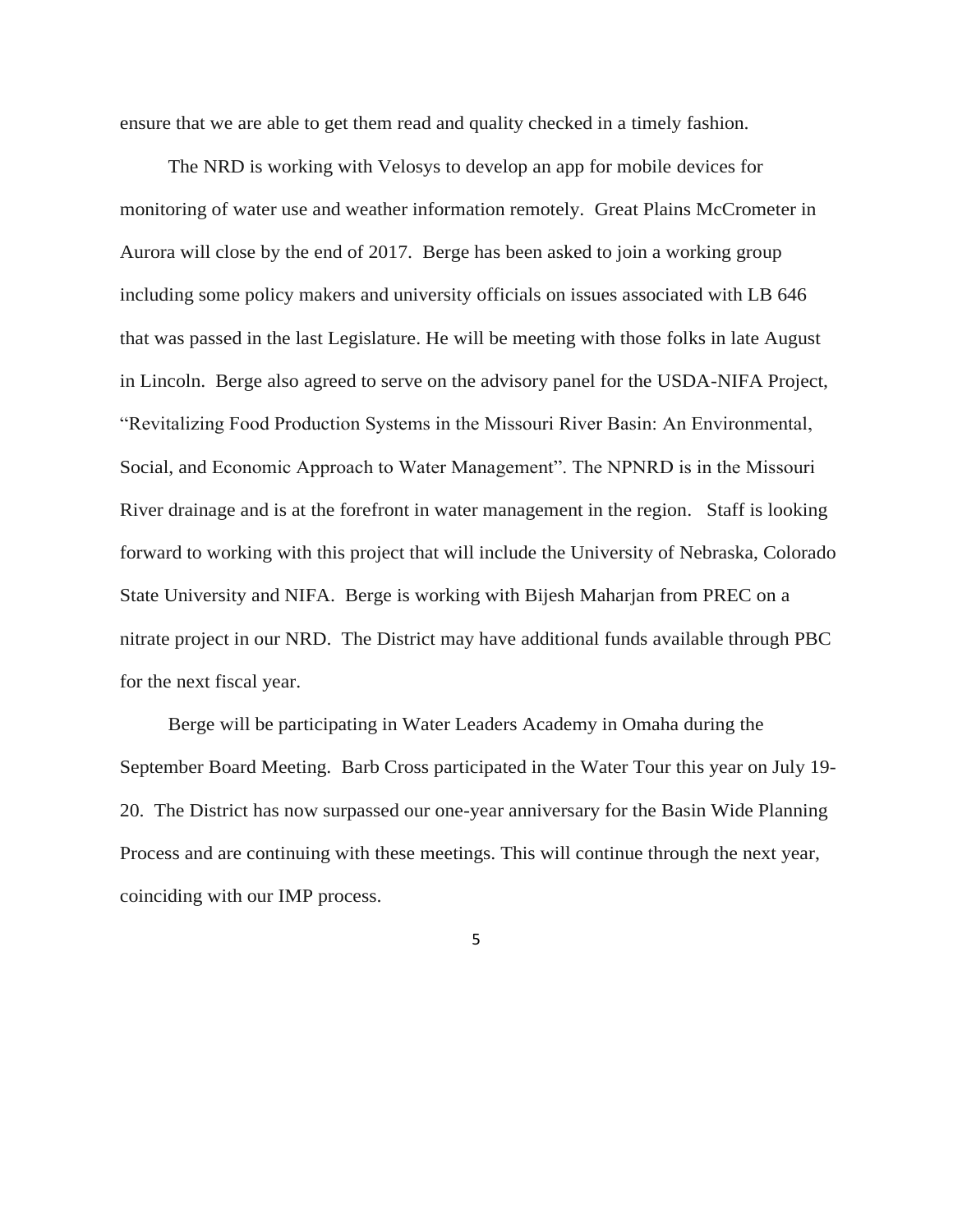Berge will be sitting on a panel with Cassidy from Keep Scottsbluff Gering Beautiful at the Keep Nebraska Beautiful Conference in Lincoln on August 22, and he will be participating in the UNL-TAPS program on August 23-24. This Testing Ag Performance Solutions program is a joint venture between NEWBA, Aquamart, and UNL. He had a lengthy meeting with Senator Stinner two weeks ago, and discussed a number of items pertaining to our budget, the state's budget, LB 98 and LR 210.

We are working on a tour for the Board and area state Senators. Barb Cross will attend the Manager's retreat in Norfolk at the end of August. Dave Ostdiek, Jerry Dillman and a number of staff will be attending the NARD Fall Conference in Kearney in September. Berge will not be here for either the September or October Board Meeting.

## **7. Legislative Update**

Berge reported that LR 210, which is a legislative resolution to examine the impacts of the slumping economy has on tax revenues for municipalities, counties, and political subdivisions. The hearing is scheduled for September 22, and the District will provide in person or written testimony. Berge has been asked to sit on a task force to develop a strategic action plan to deal with extreme weather. The taskforce was created by LB 646, introduced by Senator Patty Pansing Brooks.

## **8. Greenhouse Update**

Barb Cross updated the board on the greenhouse. The total cost will be \$65,000, of which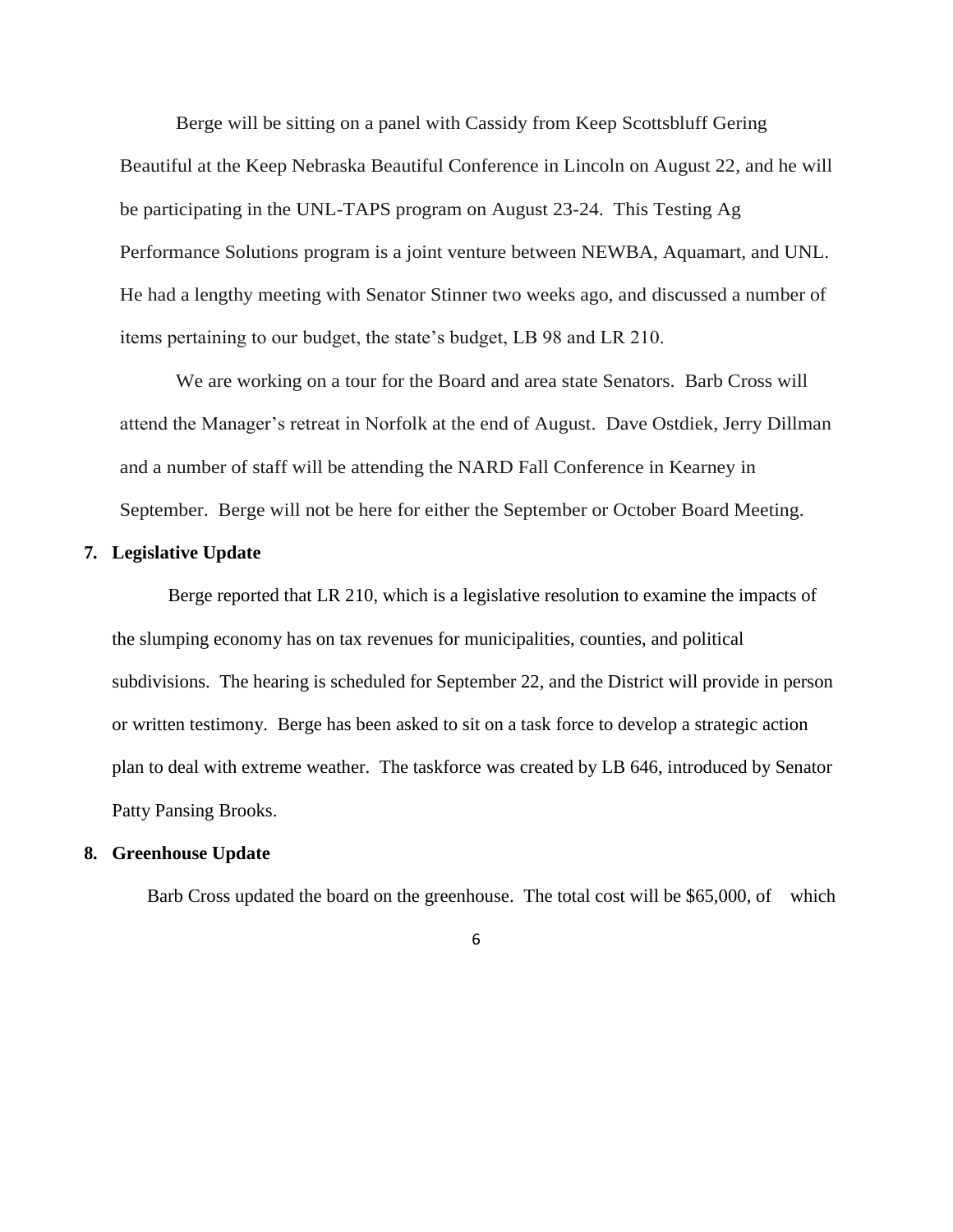\$31,000 has already been pledged. An account has been set up at the Oregon Trail Foundation to keep it separate from NRD funds, and the goal is to have not use tax dollars for the project.

### **9. Presentation from State Senator Steve Erdman**

Senator Erdman thanked the board for inviting him to speak. He explained that when he talks to constituents, the number one issue they care about is property tax relief. He reported that land valuations have doubled since 2006, and he believes the increase in valuations should be enough to fund the District's water management programs. Berge thanked Senator Erdman for attending the meeting, but reminded the Senator that although the District will meet the first increment of our obligation, the second increment could be anywhere from 30,000 acre feet of water to 100,000 acre feet. The levee authority that LB 98 authorized is a tool the District can use to meet its obligations. Grants and other funding opportunities are getting harder to obtain due to both state and federal budget issues, so taking away this vital tool would severely hamper our ability to get water back to the river. Erdman also explained the petition drive that will lower property taxes by 30 to 35 percent.

#### **10. Report from the Budget and Personnel Committee**

#### **a. Status of FY 2018 Budget**

Ostdiek and Berge reported the staff have reduced general fund expenses by nearly \$700,000 which include decreases in ground water leases, surface water leases, flow meters for the fully appropriated area, and USGS contacts. He reported revenues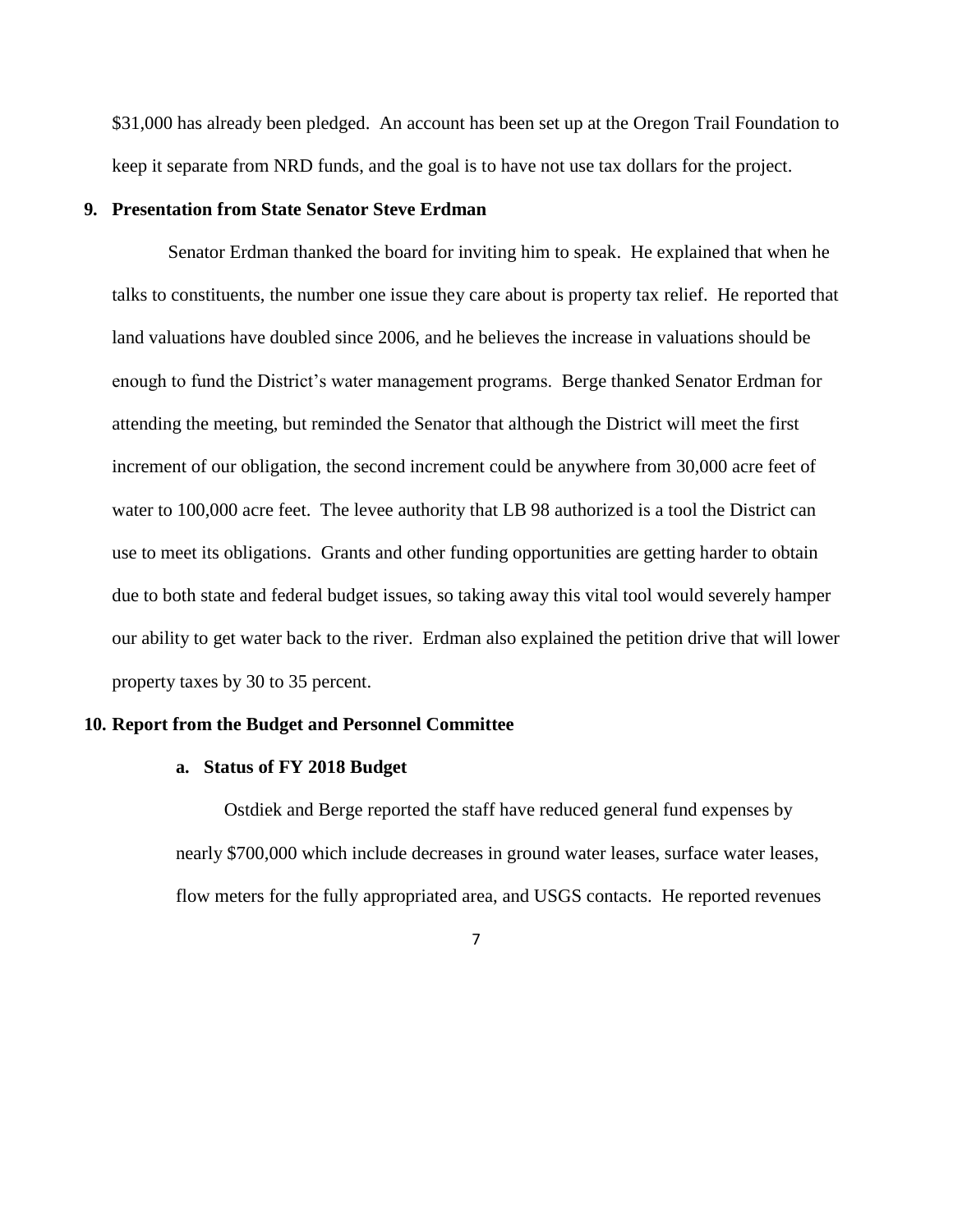will include \$571,455 from the Nebraska Environmental Trust, \$50,000 for excess flow in 2016, and nearly \$240,000 in reimbursements from Platte Basin Coalition and the Water Sustainability Fund for existing contracts. The committee unanimously recommend that the board approve the proposed budget with minor changes due to changes in the valuations

The District was recently approached about the potential for grant dollars to help fund water management projects, and the staff was asked to think about projects that could be funded and report back to the committee.

## **11. Report from District Operations Committee**

Berge reported that landowners have inquired if cost-share dollars could be used in emergency situations outside of the allotted time currently set in the rules. For instance, if a pump goes out on a livestock well, could the landowner start the work and then come in apply for cost share. Our current rules stated the work may not begin until the cost-share application is approved. The committee discussed the proposal and asked the staff to investigate the proposal and come back to the committee with a recommendation.

Berge also updated the committee on the cuts in state funding for the Nebraska Soil and Water Conservation Program. The cuts were eighteen percent across the board, and the District's match will be reduced by eighteen percent as well. That will lower the total to \$140,000. He also asked the committee to review the ranking and scoring sheets, and to think of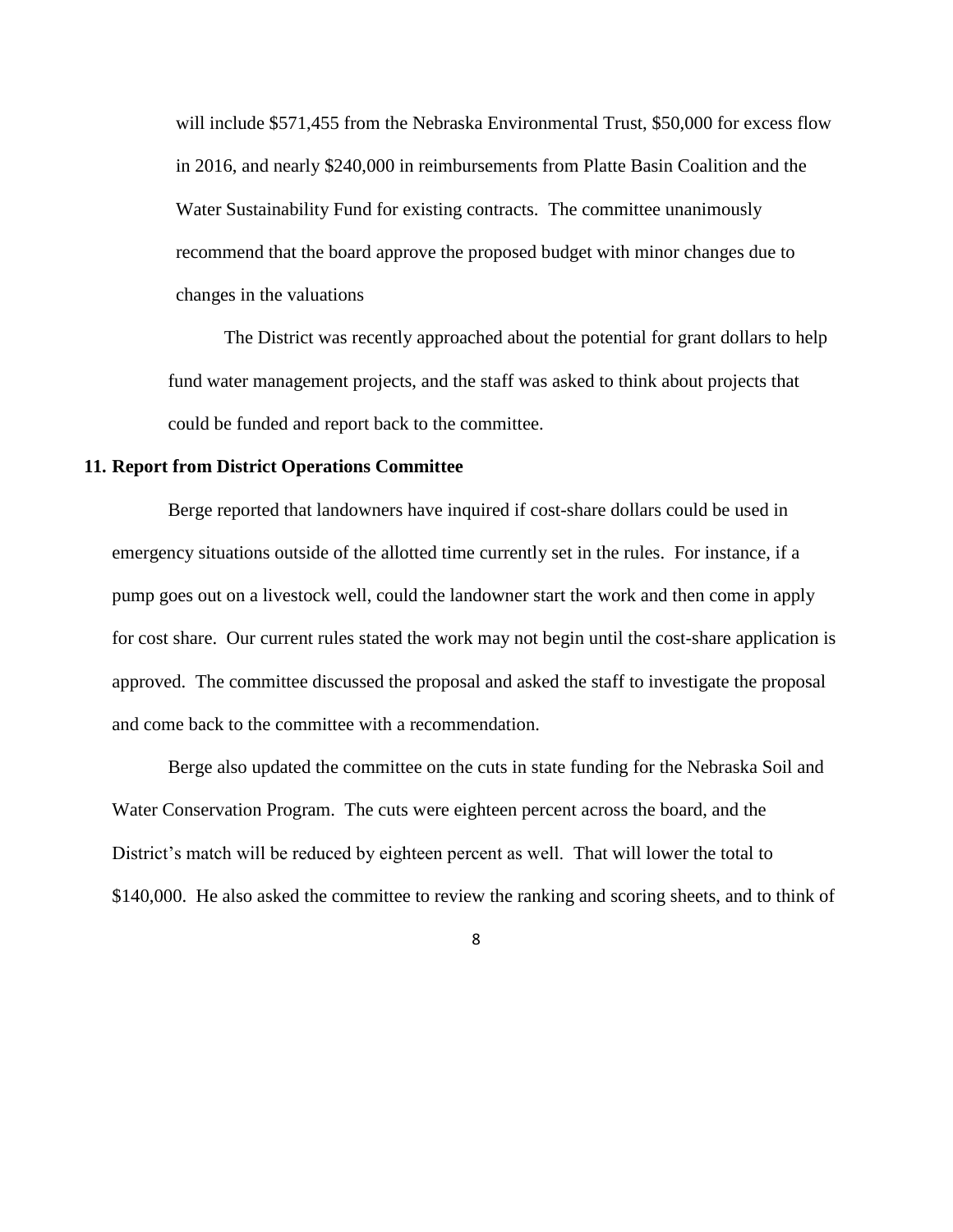any other issues they might have with the cost-share process, and to let Berge know of their concerns or suggestions.

### **12. Report from Water Resources Committee**

### **a. Rule Change Update**

Eirich reported that the staff asked the committee to provide some direction on which rules to focus on when coming back to them with rule change proposals. Berge would like to change the rules and renew the Intergraded Management Plan (IMP) at the same time. Some of the rule changes might require a change to the IMP. The committee discussed how to proceed, and decided that they would think about possible rule changes, and then continue to discuss them with staff.

#### **b. Consideration of Lease Rates for FY 2018**

The committee discussed the standard lease payment rates for both permanent and temporary groundwater, surface water, and comingled retirements, and recommended that the board reduce the current rates by 10%. Staff recommended that the rates stay the same due to land valuations staying relatively flat. After some discussion, the board decided to reduce the entire payment schedule by 10% and round to the nearest fivedollar increment. Moved by Henkel, seconded by Lapaseotes to approve the new water retirement lease payment schedule, as described above, and will go into effect August 11, 2017. Motion passed.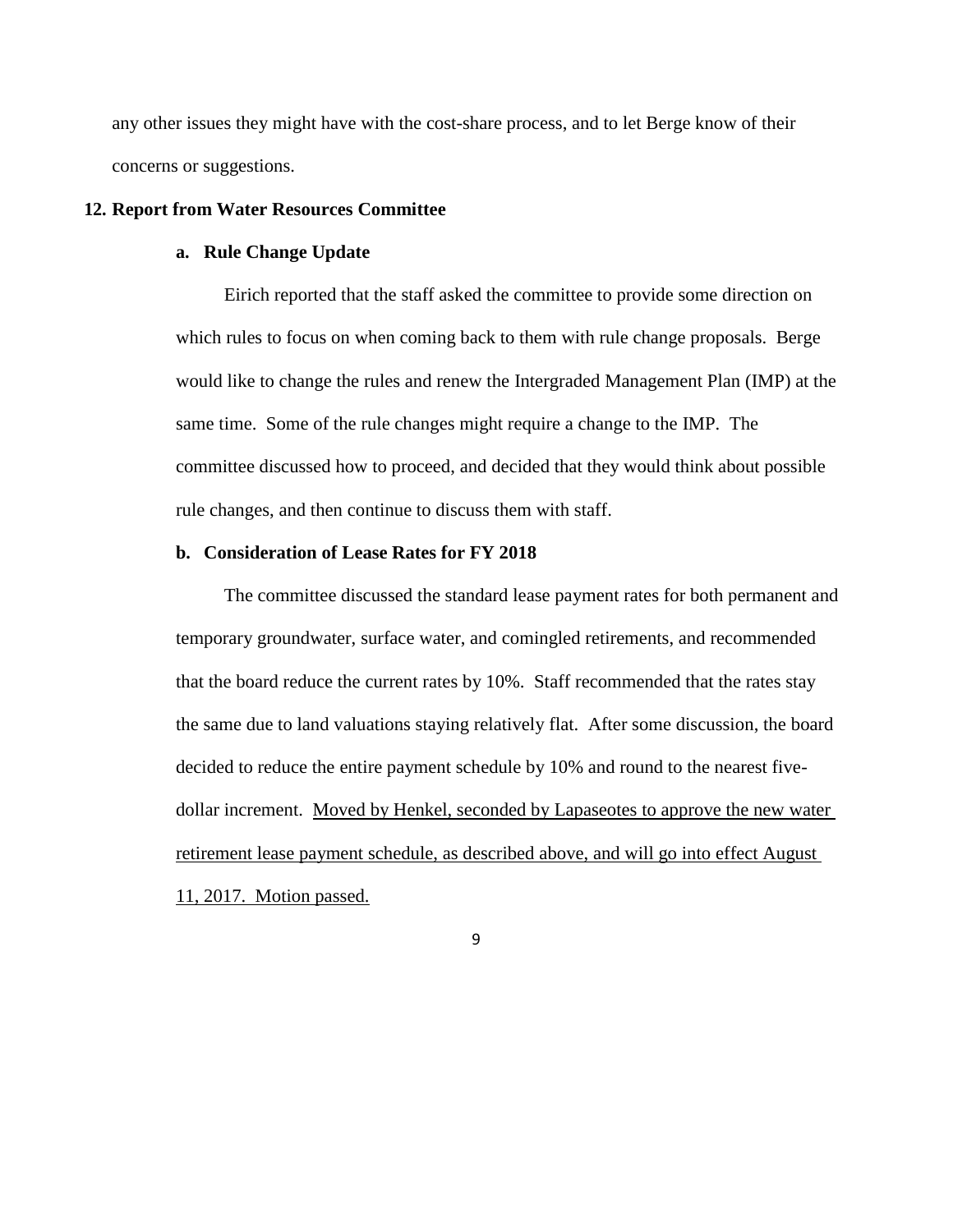Ayes: Andreas, Deines, Eirich, Henkel, Lapaseotes, Ostdiek, Weinreis Nay: None

Abstain: None

Absent: Darnall, Dillman

## **c. Consideration of Certification of Beckmark Farm, LLC Acres**

The committee reviewed Judy Beckmark's request to certify 280 acres that were not certified in 2008 and 2009. Beckmark provided more documentation for staff to review. Beckmark and her mother were told by staff that they needed to register their well, before they could certify their acres. They did register the well, and her mother thought the land was then certified also. They did not follow up with the NRD, and the NRD did not contact them to see if the well had been registered. They do have surface water available to them, and the consumptive use would not go up, if the well is used as supplemental source. It was unanimously recommended by the committee to approve Judy Beckmark's request. Motion by Deines, seconded by Eirich, to approve Judy Beckmark's request to certify 270 acres in section 7 and 8 of T21N-R51W in Morrill. Motion passed.

Ayes: Andreas, Deines, Eirich, Henkel, Lapaseotes, Ostdiek, Weinreis Nay: None Abstain: None